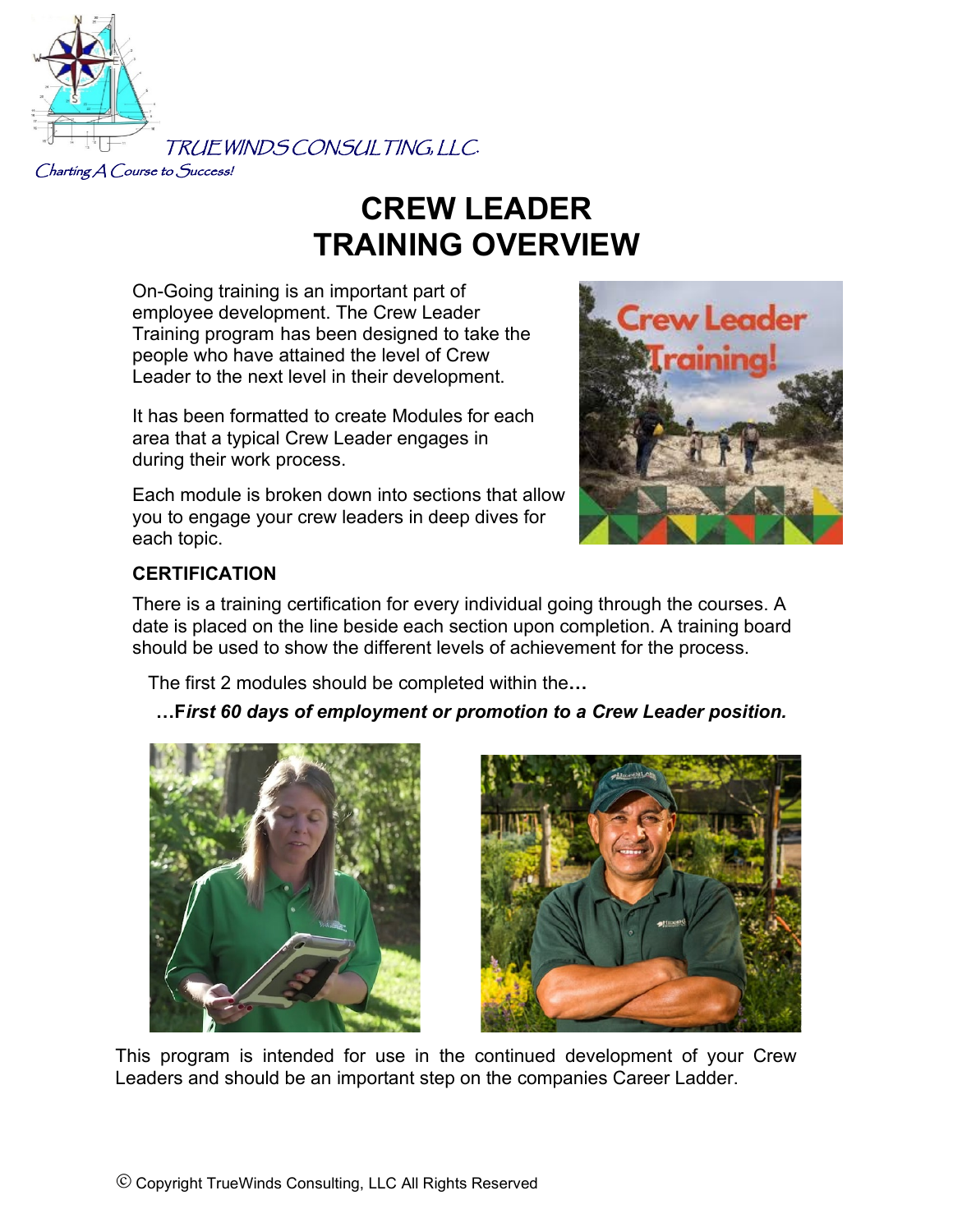

### **Module 1-The Introduction**

Modules include the following areas for the first 90 days of a Crew Leaders service:

- **Section One -** The Role of the Crew / Leader Job Description
- **Section Two -** Vision Mission Core Values
- **Section Three -** Office and Administration

#### **Module Two - Employee Management**

Modules include the following focus areas for continued training and development of crew leaders.



- **Section Five -** Case Study Which Crew Leader Are You?
- **Section Six -** Employee Supervision and Crew and Communication
- **Section Seven -** Training Train the Trainer
- **Section Eight -** Performance Reviews

### **Module Three - Job Management**

Modules include the following focus areas for continued training and development of crew leaders.

- **Section Nine-** Client Management and Documentation
- **Section Ten -** Job Site Processes and Sequencing
- **Section Eleven -** Production Schedules and Routing
- **Section Tweleve -** Jobs Hours Tracking
- **Section Thirteen -** Irrigation
- **Section Fourteen -** Pesticide Safety